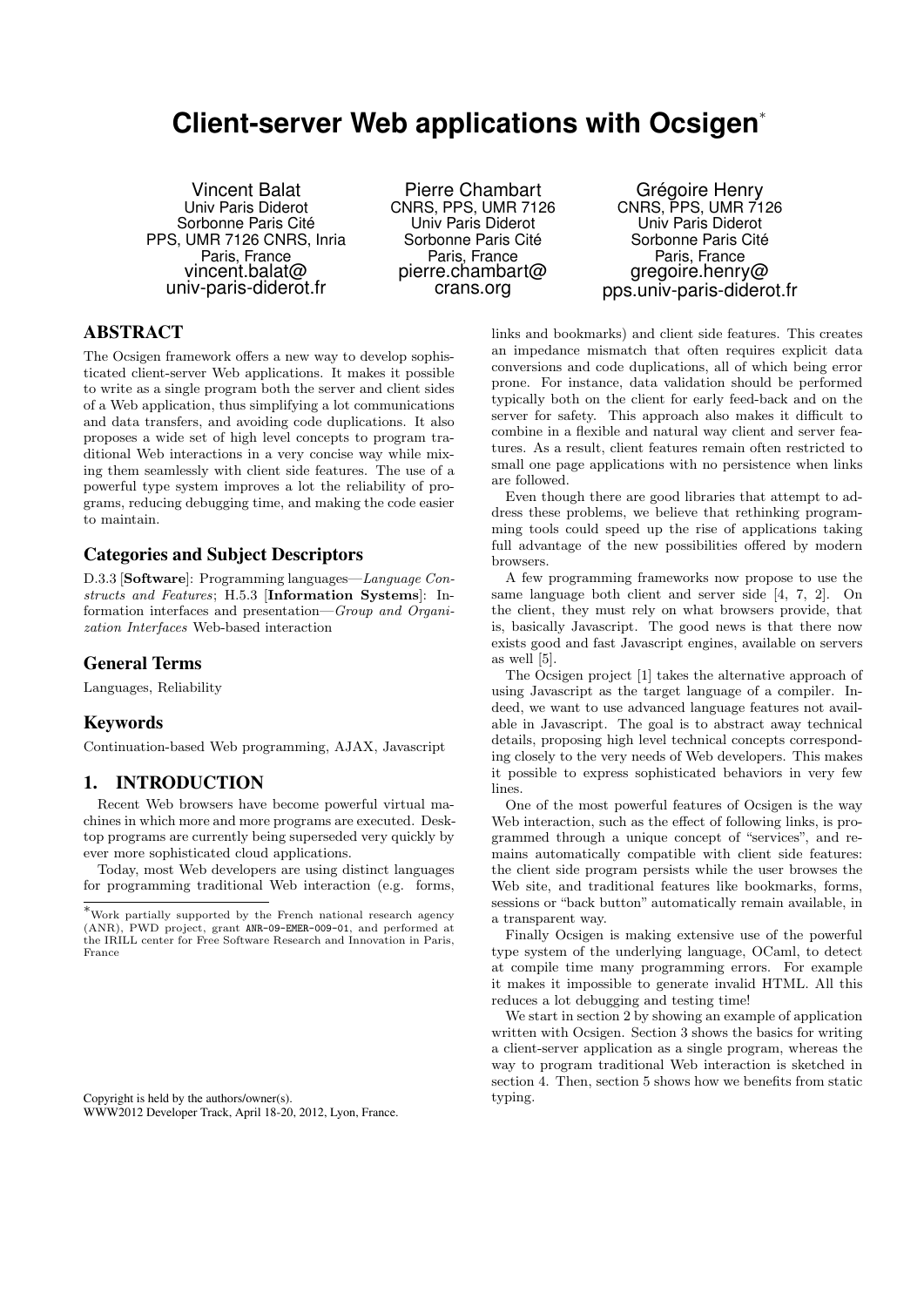# 2. EXAMPLE

Figure 2 shows the full source code of a client-server drawing application (see also a screen-shot in figure1, and a working version at URL http://ocsigen.org/graffiti). This program allows the user to draw on the screen, choose the color of the brush, and see in real time what other users are drawing.

We won't go into the full details of the code, which is basically plain OCaml. For more explanations, there is a tutorial showing step by step how to write this program at URL http://ocsigen.org/tutorial.

The first thing to notice is that the code is short. And this is due not to the use of specialized libraries that would do everything for us (we are using a library only for the color picker) but rather to the expressiveness of concepts.

As you can see, the code is divided into several parts with special bracket to distinguish between client code, server code, and shared code. It mainly defines one service, corresponding to a URL and returning an HTML5 page, together with some code to be executed once the page is loaded.



Figure 1: The Graffiti program with two windows

## 3. CLIENT SERVER WEB APPLICATIONS

## 3.1 General principles

Writing client and server code together brings many advantages beside the use a single language. It allows a seamless communication of data between both parts of the program. Server side variables can be used from the client (see line 37); their values are sent along the page. This also ensures that client and server codes remain consistent. For instance, in this example, if the color of the brush were removed from the messages sent on the bus (on line 33), the compiler would complain if the remaining of the code were not updated accordingly, and it would point to the location of the error.

Interfaces are built in the usual declarative way, and sent together with the code corresponding to dynamic parts. Programs are written in way very similar to desktop applications. For example a very simple interface allows to use user variables server side as if there was a single user program.

### 3.2 The Js\_of\_ocaml compiler

The client side code is translated from OCaml to Javascript by the Js of ocaml compiler. A syntax extension makes it possible to directly invoke Javascript methods (line 23), set object properties (line 19) or create objects (line 22). This makes it easy to bind Javascript libraries (like Google Closure in our example [3]). Appropriate types can be used to ensure that objects are not misused. The compiler performs dead code elimination. Hence, the programmer does not have to restrict himself to minimal libraries.

## 3.3 Persistent client side programs

Ocsigen allows to combine the best of traditional and persistent applications. It is possible to write persistent applications in a classical declarative way. Only the reactive parts involves using DOM interfaces. This way, users with Javascript disabled and search engine crawlers can still browse the site and pages have real bookmarkable URLs.

When loading a page, links and forms are modified such that clicking links appears to work as usual, but does not in fact interrupt the Javascript program. This feature makes it possible to write very easily applications that need to keep a state during the navigation, such as an audio library with a music player, or persistent widgets (ex. a chat).

Having these features with other frameworks usually requires code duplication to implement a Javascript-less version of the site.

## 4. SERVICE BASED PROGRAMMING

Programming traditional Web interaction is done through the notion of service. A service is a kind of function invoked in reaction to an HTTP request, and that usually returns a Web page. Main services are identified by the URL they are attached to. Ocsigen proposes many other ways to identify a service: based on special parameters, on the HTTP method, on the names of parameters, on the current session, etc.

As an example, suppose you want to implement a login box on each page of your Web site. If a user logs in from a page, you want him to remain on this page after connection. With Ocsigen, you just need to create an extra service, not attached to a precise URL (that is: available from any URL), and that will perform the action of checking the password and registering session data. This only takes a few lines of code.

Another very convenient feature is the ability to dynamically create new services, for example services customized to one user and that depend on previous interactions with him. This simplifies a lot programming sequences of pages, each depending on the previous ones (like buying a plane ticket). This is usually known as continuation based Web programming [6].

## 5. STATIC TYPING

Simply put, static typing is the principle of verifying at compile time that values are correctly used. It can provides some basics properties like ensuring that variables are declared and initialized. But, when the type system is powerful enough, it can also protect against more complex programming errors. With a powerful type inference mechanism, type safety can be combined with the lightweightness and flexibility of dynamic languages.

In Ocsigen we leverage the power of OCaml type system to enforce many properties at compile time. We can for instance ensure that Javascript APIs are correctly used, that database accesses are safe, that links go to existing services with the right parameters. With the whole application written as a single code base, we can moreover ensure that communications between client and server can't go wrong.

One of the most impressive use of static typing in Ocsigen is for checking at compile time the validity of function generating HTML. This makes it impossible for an Ocsigen program to generate a page that does not respect the W3C recommendations!